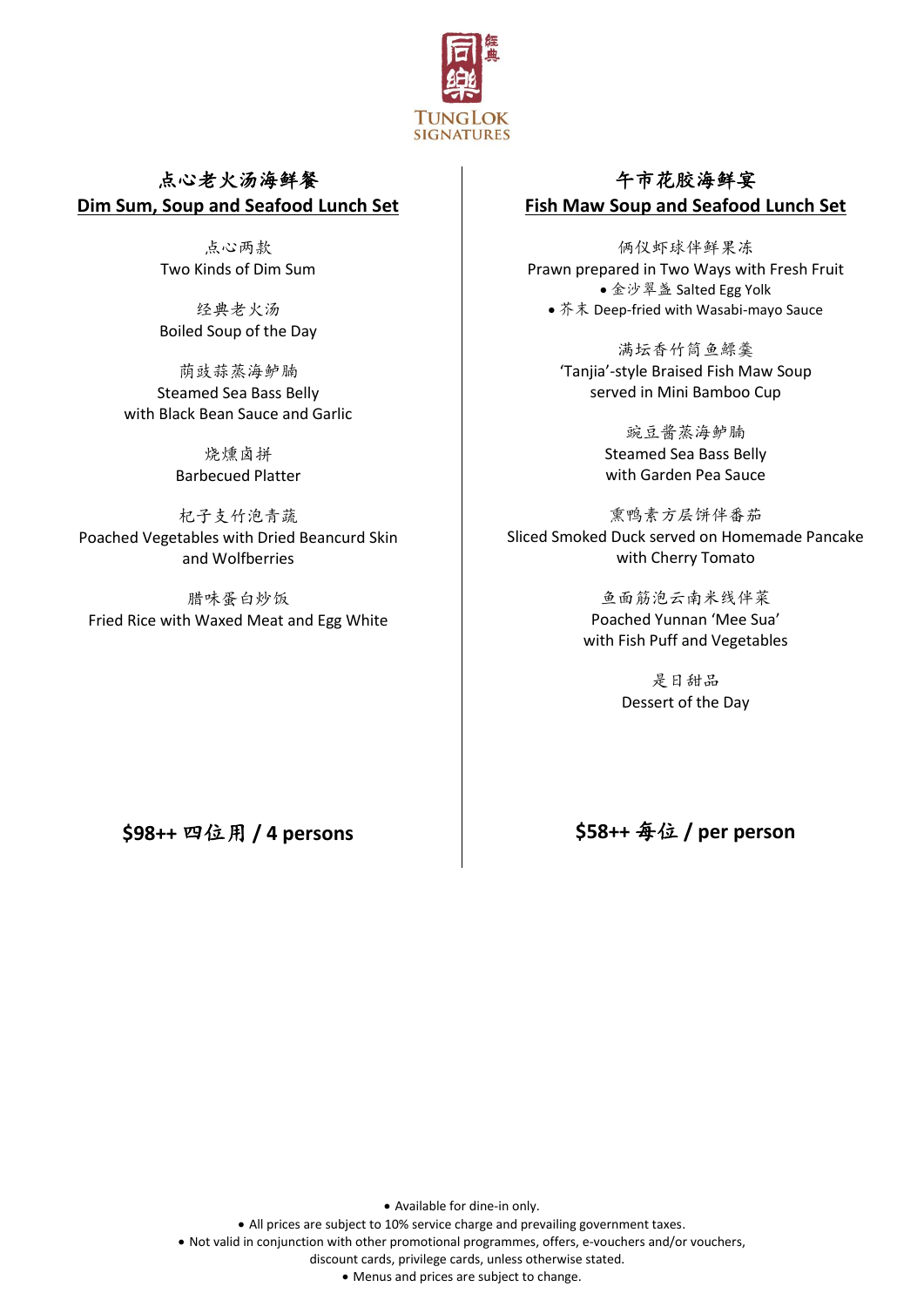

#### 鱼翅海鲜餐 **Shark's Fin and Seafood Set**

椒香老虎虾 Crisp-fried Tiger Prawn with Sichuan Pepper Sauce

火焰古法鸡煲翅 Traditional-style Flambé Boiled Shark's Fin Soup with Chicken

豆酱蒸笋壳腩 Steamed 'Soon Hock' Belly in Bean Sauce

陈醋蜜汁龙子肉 Braised Prime Pork with Vinegar and Honey Sauce

> 饺子葱油捞拉面 Braised Handmade Noodles and Dumpling in Onion Sauce

雪山杨枝甘露 Chilled Mango Cream, Pomelo and Sago served with Ice-cream

# 鲜鱼翅鹅肝宴 **Fresh Shark's Fin and Foie Gras Set**

法国鹅肝素方层饼伴鲜果冻 Pan-fried French Foie Gras and Crispy Beancurd Skin served with Fresh Fruit

竹少爷 Beijing-style Braised Shark's Fin, Shredded Sea Cucumber, Mini Pearl Abalone and Fish Maw in Brown Sauce served in Mini Bamboo Cup

> 米酒芹香蒸星斑球 Steamed Star Garoupa Fillet with Chinese Wine and Parsley

鲍脯花菇伴青疏 Braised Sliced Abalone with Mushroom and Vegetables

元贝浓汤泡稻庭面 Poached Handmade Noodles with Scallop in Rich Broth

荔枝雪葩芦荟冻 Chilled Aloe Vera and Lemongrass Jelly topped with Lychee Sorbet

**\$78++** 每位 **/ per person**

**\$98++** 每位 **/ per person**

• Available for dine-in only.

• All prices are subject to 10% service charge and prevailing government taxes.

• Not valid in conjunction with other promotional programmes, offers, e-vouchers and/or vouchers,

discount cards, privilege cards, unless otherwise stated.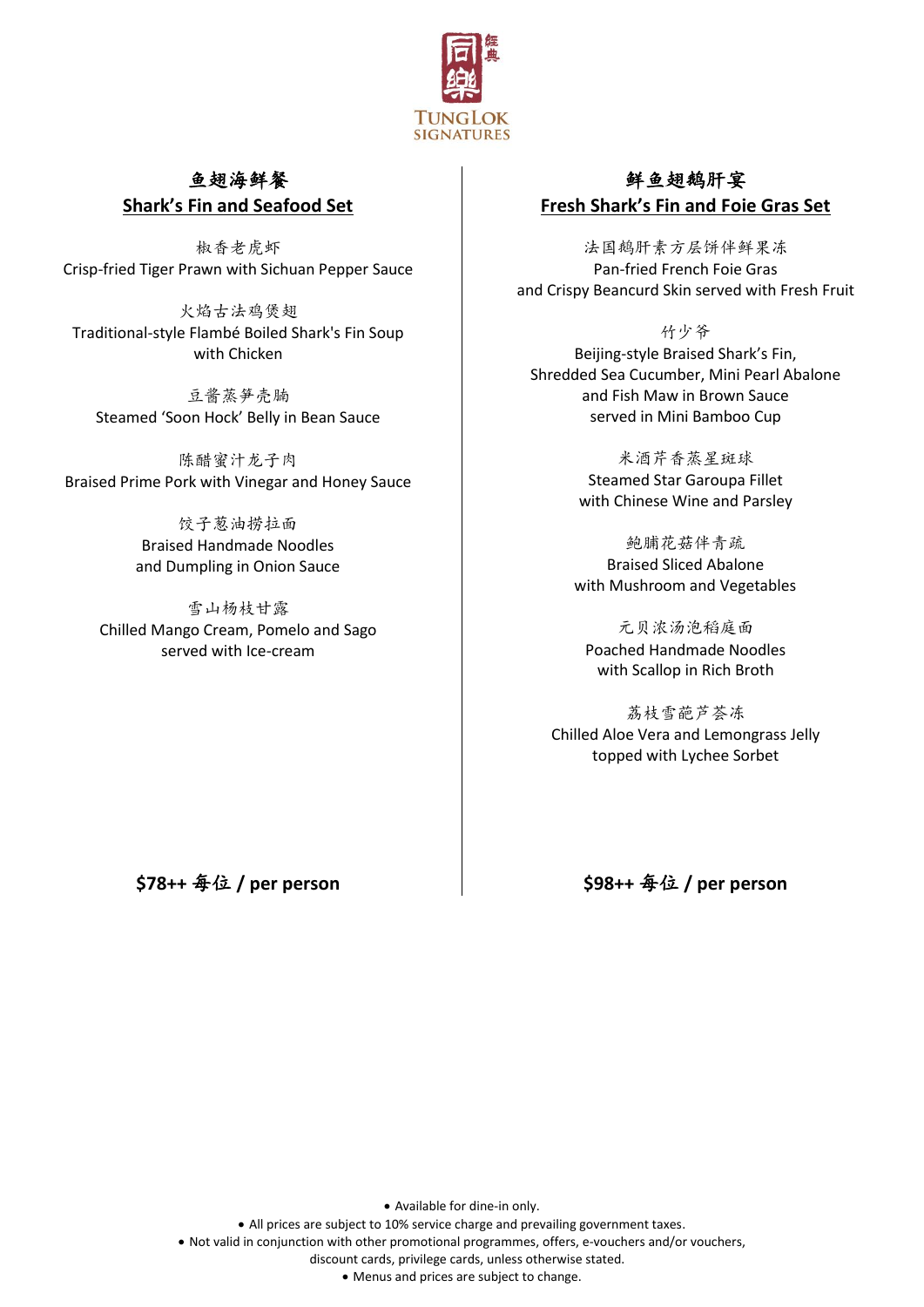

### 鱼鰾汤海鲜宴 **Fish Maw Soup and Seafood Set**

两味虾球 Deep-fried Prawn prepared in Two Ways • 金沙翠盏 Salted Egg Yolk • 芥末 Wasabi-mayo Sauce

黄焖竹筒鱼鳔羹 Braised Fish Maw in Pumpkin Stock served in Mini Bamboo Cup

荫豉蒜蒸海鲈腩 Steamed Sea Bass Belly with Black Bean Sauce and Garlic

熏鸭素方层饼 Sliced Smoked Duck and Crispy Beancurd Skin served on Homemade Pancake

> 黄焖竹炭豆腐 Braised Bamboo Charcoal Beancurd with Vegetables in Pumpkin Sauce

鱼面筋浓汤泡米线 Poached 'Mee Sua' with Fish Puff in Rich Broth

杨枝甘露 Chilled Mango Cream with Mango, Pomelo and Sago

> **\$278++** 四位用 **/ 4 persons \$417++** 六位用 **/ 6 persons**

# 鸡煲翅海鲜宴 **Braised Shark's Fin and Seafood Set**

金沙翠盏元贝鲜果冻 Deep-fried Conpoy with Salted Egg Yolk served with Fresh Fruit

火焰满坛香小米金钱翅 'Tanjia'-style Flambé Braised Shark's Fin with Organic Millet

米酒芹香蒸星斑球 Steamed Star Garoupa Fillet with Chinese Wine and Parsley

X.O. 酱芦笋炒带子 Sautéed Scallop and Asparagus with X.O. Sauce

陈醋蜜汁龙子肉 Braised Prime Pork with Vinegar and Honey Sauce

饺子浓汤泡米线 Poached 'Mee Sua' with Homemade Dumpling in Rich Broth

青柠雪葩芦荟冻 Chilled Aloe Vera and Lemongrass Jelly topped with Lime Sorbet

**\$368++** 四位用 **/ 4 persons \$552++** 六位用 **/ 6 persons**

• Available for dine-in only.

• All prices are subject to 10% service charge and prevailing government taxes.

• Not valid in conjunction with other promotional programmes, offers, e-vouchers and/or vouchers,

discount cards, privilege cards, unless otherwise stated.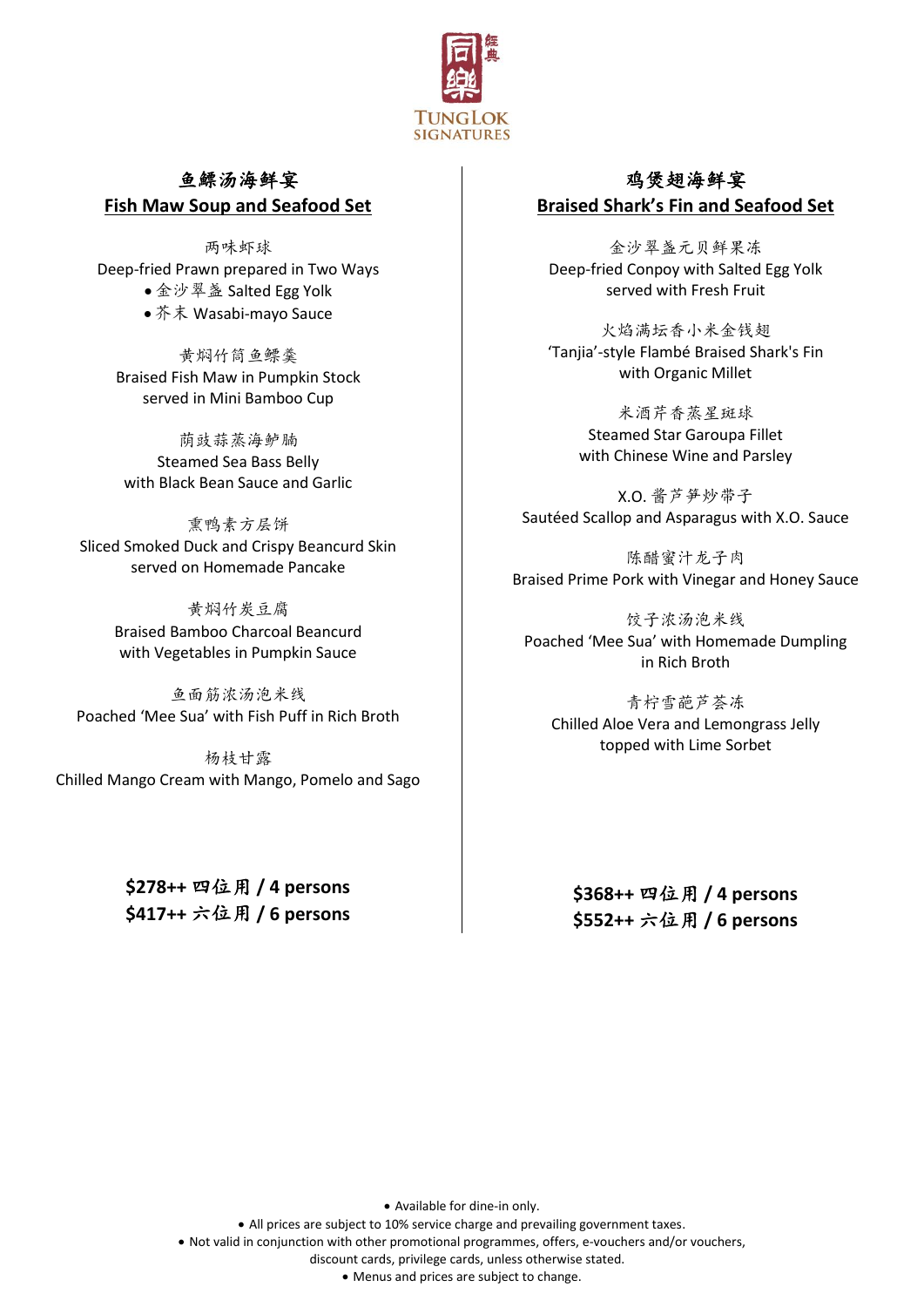

# 片鸭鱼翅海鲜宴 **Peking Duck, Shark's Fin and Seafood Set**

金陵片皮鸭 Roast 'Jin Ling' Duck

黄焖蟹肉海味翅 Braised Shark's Fin with Crab Meat and Dried Seafood in Pumpkin Stock

两味虾球 Deep-fried Prawn prepared in Two Ways ● 金沙翠盏 Salted Egg Yolk • 芥末 Wasabi-mayo Sauce

荫豉蒜蒸海鲈腩 Steamed Sea Bass Belly with Black Bean Sauce and Garlic

陈醋蜜汁龙子肉 Braised Prime Pork with Vinegar and Honey Sauce

> 黄焖竹炭豆腐 Braised Bamboo Charcoal Beancurd with Vegetables in Pumpkin Sauce

火鸭丝焖伊面 Braised 'Ee-fu' Noodles with Shredded Duck Meat

> 西红柿雪耳莲子冻 Chilled Dessert with Snow Lotus Seeds, Snow Fungus and Mini Dried Tomato

**\$608++** 八位用 **/ 8 persons \$668++** 十位用 **/ 10 persons**

# 鸡煲翅海鲜宴 **Flambé Shark's Fin and Seafood Set**

金沙翠盏元贝鲜果冻 Deep-fried Conpoy with Salted Egg Yolk served with Fresh Fruit

火焰古法鸡煲翅 Traditional-style Flambé Boiled Shark's Fin with Chicken

金银蒜凤胎蒸虾 Steamed Prawn with Egg White and Minced Garlic

乾坤海鰽 Australian Barramundi Belly prepared in Two Ways • 油浸 Deep-fried • 炒 Sautéed

> 碳烧爱尔兰鸭 Signature Roast Irish Duck

杞子脆豆根泡菜苗 Poached Seasonal Vegetables with Crispy Bean Dough and Wolfberries

腊味爽肉竹筒珍珠饭 Braised Mini Pearl Rice with Diced Pork and Preserved Meat served in Bamboo Cup

荔枝雪葩芦荟冻 Chilled Aloe Vera and Lemongrass Jelly topped with Lychee Sorbet

**\$738++** 八位用 **/ 8 persons \$798++** 十位用 **/ 10 persons**

• Available for dine-in only.

• All prices are subject to 10% service charge and prevailing government taxes.

• Not valid in conjunction with other promotional programmes, offers, e-vouchers and/or vouchers,

discount cards, privilege cards, unless otherwise stated.